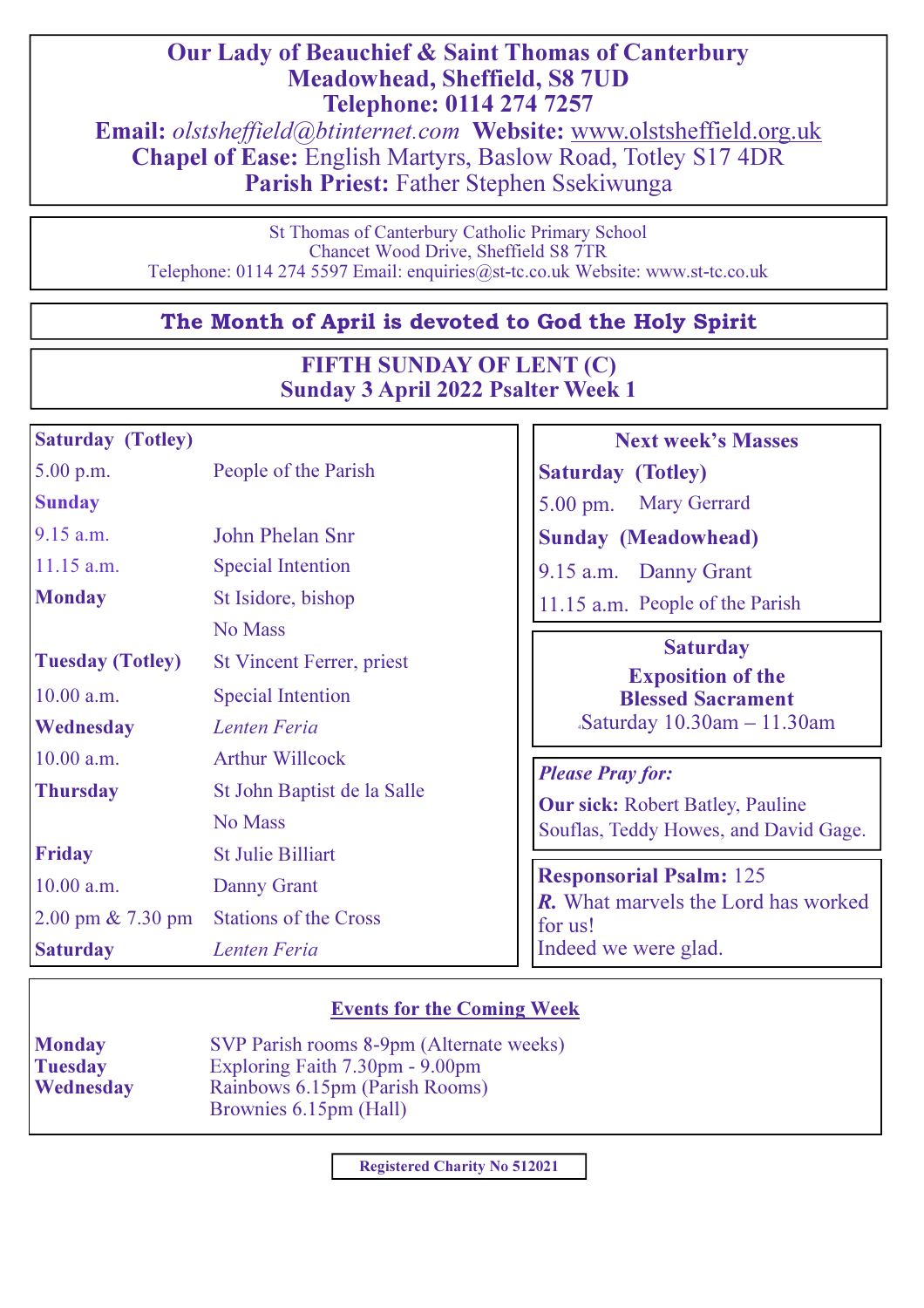Offertory Envelopes **-** New envelopes for the coming year are available at the back of church. They are all named. Please note, that only those who have paid by envelope in the past 12 months have been given one. If you are outside the 12 months and would like to re-start using your envelopes, or if you are interested in paying by envelope please let me know as soon as possible. Further envelopes can be issued.

There will be a retiring collection next Sunday (Palm Sunday) for Christians in Palestine.

## Music for the Triduum and Easter

The liturgies of Holy Thursday, Good Friday and the Easter Vigil are a celebration of our redemption for the whole parish. If you would like to help with the music to lead the parish in worship come and take part. There will be music/choir



practices on 6 and 13 April at 7.30 pm (6.30 pm on 13 April) at Meadowhead.

CARITAS COUNSELLING SERVICE **-**

An exciting opportunity has arisen to join this excellent team of counsellors working across schools and parishes within the Hallam Diocese. We would particularly welcome applications from Counsellors who would be willing to work in the Chesterfield area.

If you are a qualified counsellor and are interested in finding out more, please contact Bernie Ware: email: bware@hallam-diocese.com

April Parish Outreach meeting 7.30pm Tuesday 5 April. All welcome. Please contact david.angela.wood@gmail.com for the Zoom link.

Lenten Offertory Collections: Thank you for your contributions today for the Give to Live and St Wilfrid's Centre. Next week: men's new small/medium



underwear – pants, vests, T-shirts, socks and size 7-10 shoes for Ben's Centre working with vulnerable people on the streets here in Sheffield.

The new rota for ministers has been emailed. Please note this rota includes Holy Week and Easter. Please ensure you are able to fulfil your allocated ministry or organise a substitute. Hard copies are available at the back of both churches.

World Youth Day, 31st July**-**7th August 2023 Are you age 15-30 next year? Come and join us in Lisbon, Portugal. Register your interest now with your chaplain or email: smcdonald@hallam-diocese.com

## FRIDAY LUNCH CLUB

It is hoped that we can start the Lunch Club again on April 22nd. To be able to do this, we need several things. Firstly, we need several cake makers, soup makers and helpers. This would involve working on a four week rota, either providing cake/soup or serving/washing up at the Lunch Club itself.

Secondly, after many years, our treasurer wishes to retire so we need someone else to take up this extremely important position.

Thirdly, we need new attendees! Our numbers were dropping before the pandemic and we would love to see more people coming along for soup, cake and a cuppa!

If you feel that you could help out please contact Pam Walsh (pammy.walsh@sky.com or 01142368753), or if you would like to come along please contact Kath Young (01142375102).



## Times of Mass and Services for Holy Week, The Triduum and Easter

| <b>Palm Sunday</b>                                      | 5.00pm Totley; 9.15 & 11.15am Meadowhead.                              |  |  |  |
|---------------------------------------------------------|------------------------------------------------------------------------|--|--|--|
| <b>Tuesday</b>                                          | 10.00am Mass, Totley                                                   |  |  |  |
| <b>Spy Wednesday</b>                                    | 11.00am Chrism Mass at St Marie's Cathedral                            |  |  |  |
|                                                         | <b>7.30pm</b> Penitential Service followed by Confessions - Meadowhead |  |  |  |
| <b>Maundy Thursday 8.00pm</b> Mass of the Lord's Supper |                                                                        |  |  |  |
| <b>Good Friday</b>                                      | <b>10.00am</b> Stations of the Cross                                   |  |  |  |
|                                                         | 3.00pm The Lord's Passion                                              |  |  |  |
| <b>Holy Saturday</b>                                    | <b>8.30pm</b> Easter Vigil Mass (followed by a celebration)            |  |  |  |
| <b>Easter Sunday</b>                                    | 9.00am Totley; 9.15 & 11.15am Meadowhead.                              |  |  |  |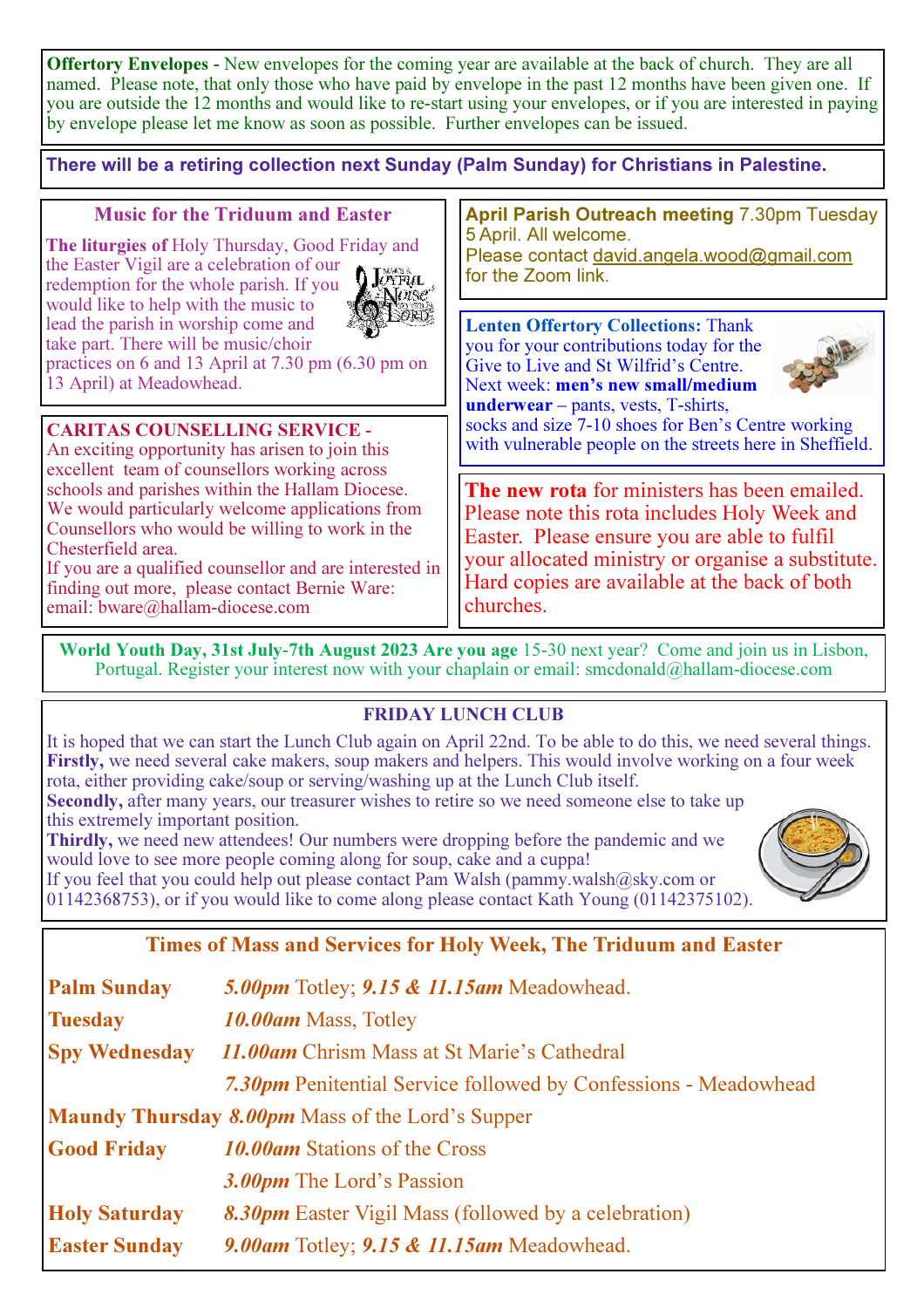You are invited to 3 Livestreamed Lenten Talks at St Marie's Cathedral **-** Monday to Wednesday evenings, 7pm: St Marie's Cathedral warmly invites you to enjoy their 3 Lenten Talks, hosted in the Cathedral and live-streamed via Shalom World Prayer Channel. Liam Riley (from Youth 2000) will speak about God's Forgiveness on Monday 4th April, Deacon Henry Woodhouse will speak about Jesus in the Eucharist on Tuesday 5th April, and Deacon Paul Green will speak about the forgotten value in suffering on Wednesday 6th April. All the talks start at 7pm, finish at 7:30pm, and will be followed by 15 minutes of Adoration. You are welcome to attend in person, or click the Lenten Talks poster on St Marie's homepage for a 'quick link' to Shalom World Prayer Channel. You can find St Marie's homepage here: https://stmariecathedral.org

week's newsletter.



### Thank You for Supporting the Synodal Process in the Diocese

Over the last 6 months about 1700 people or about 16% of the Diocese's Mass going population have contributed to the synodal process. This has been facilitated by volunteers in many of our parishes. We would like to thank them and you for your contributions to this process.

Bishop Ralph will submit a synthesis of our conversations to the Bishops' Conference and this will be made available in due course. This will then feed into the Synod of Bishops in October 2023.

Many of those who got involved appreciated the synodal way of working, so we plan to arrange some diocesan events to consider how this can be embedded at parish and diocesan levels. One thing people have said is that the diocese needs to develop a Diocesan Pastoral Plan.

PADLEY CHAPEL is to re-open on Easter Sunday until the end of September from 2 to 4p.m.. Visitors are welcome just to sightsee or to pray. If you are interested



in helping in the apostolate of Padley, in stewarding or guiding, please ring Father John Metcalfe at Hathersage, telephone 01433 - 650 - 352 if you are interested in participating .

A date for your diary!! Saturday 21 May 10am – 12noon. Coffee, Cakes and Cuttings hopes to be back.



Sitter required - I am looking for a reliable and conscientious individual to look after my 2 sons aged 10 and 7 years on Saturday evenings while I am at work. Please reply if you feel that you can commit to this as I would like someone who can build up a relationship with my children. Please ring Frances on 07740858323.

2<sup>nd</sup> Saturday Gardeners needed please! 10am Saturday 9April at OLST. Please help resurrect the gardens for Easter and restore people's hope for new life. Thank you!



Altar Servers **-** a reminder to sign up on the lists in the sacristy if you want to serve at the Triduum services or Easter Day Masses. There will be practices for the Triduum services. Details in next

> Lines Written in Early Spring By William Wordsworth

I heard a thousand blended notes, While in a grove I sate reclined, In that sweet mood when pleasant thoughts Bring sad thoughts to the mind.

To her fair works did Nature link The human soul that through me ran; And much it grieved my heart to think What man has made of man.

Through primrose tufts, in that green bower, The periwinkle trailed its wreaths; And 'tis my faith that every flower Enjoys the air it breathes.

The birds around me hopped and played, Their thoughts I cannot measure:— But the least motion which they made It seemed a thrill of pleasure.

The budding twigs spread out their fan, To catch the breezy air; And I must think, do all I can, That there was pleasure there.

If this belief from heaven be sent, If such be Nature's holy plan, Have I not reason to lament What man has made of man?